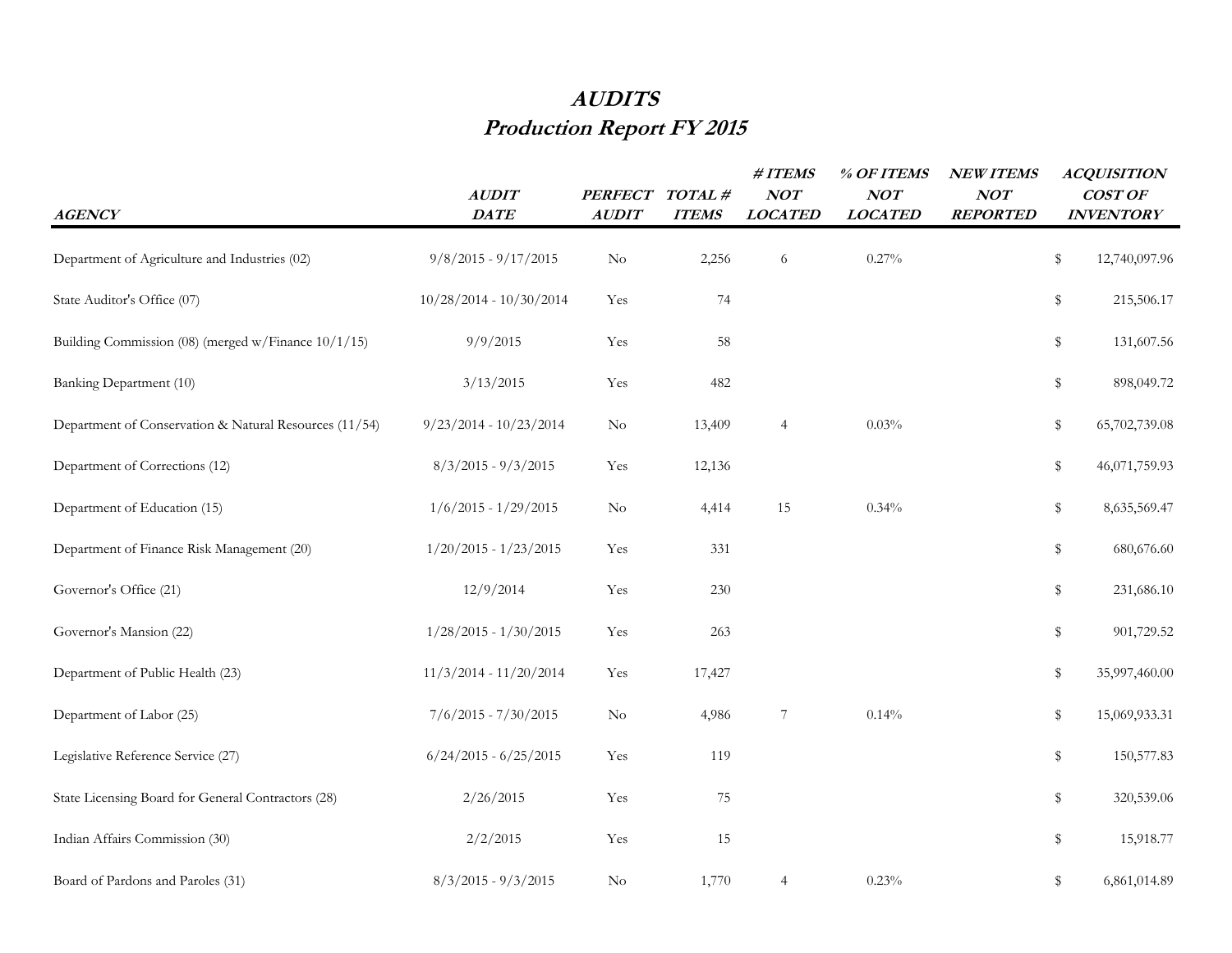| <b>AGENCY</b>                              | AUDIT<br><b>DATE</b>     | <b>PERFECT</b><br><b>AUDIT</b> | TOTAL#<br><b>ITEMS</b> | #ITEMS<br><b>NOT</b><br><b>LOCATED</b> | % OF ITEMS<br>NOT<br><b>LOCATED</b> | <b>NEW ITEMS</b><br>NOT<br><b>REPORTED</b> | <b>ACQUISITION</b><br>COST OF<br><b>INVENTORY</b> |           |
|--------------------------------------------|--------------------------|--------------------------------|------------------------|----------------------------------------|-------------------------------------|--------------------------------------------|---------------------------------------------------|-----------|
| State Personnel Department (32)            | $11/1/2014 - 11/4/2014$  | Yes                            | 606                    |                                        |                                     |                                            | \$<br>1,542,601.00                                |           |
| Alabama Historic Ironworks Commission (33) | 2/5/2015                 | Yes                            | 183                    |                                        |                                     |                                            | \$<br>636,499.22                                  |           |
| Public Service Commission (36)             | $2/25/2015 - 2/26/2015$  | Yes                            | 476                    |                                        |                                     |                                            | \$<br>1,032,051.00                                |           |
| Alabama Real Estate Commission (38)        | 2/23/2015                | Yes                            | 404                    |                                        |                                     |                                            | \$<br>725,268.37                                  |           |
| Department of Tourism (39)                 | 4/20/2015                | Yes                            | 154                    |                                        |                                     |                                            | \$<br>286, 683.54                                 |           |
| Department of Revenue (40)                 | $12/1/2014 - 12/17/2014$ | Yes                            | 4,191                  |                                        |                                     |                                            | \$<br>8,052,541.11                                |           |
| State Senate (41)                          | 9/8/2015                 | Yes                            | 963                    |                                        |                                     |                                            | 1,840,584.39<br>\$                                |           |
| Secretary of State's Office (43)           | $2/17/2015 - 2/18/2015$  | Yes                            | 212                    |                                        |                                     |                                            | \$<br>560,026.47                                  |           |
| State Treasurer's Office (44)              | 2/9/2015                 | Yes                            | 211                    |                                        |                                     |                                            | \$<br>601,242.91                                  |           |
| State Port Authority (47)                  | $10/6/2014 - 10/23/2014$ | Yes                            | 2,335                  |                                        |                                     |                                            | \$<br>30,824,307.00                               |           |
| Alabama Agricultural Center (48)           | 2/24/2015                | Yes                            | 70                     |                                        |                                     |                                            | 594,279.13<br>\$                                  |           |
| Alabama Securities Commission (49)         | 12/15/2014               | Yes                            | 302                    |                                        |                                     |                                            | \$<br>848,475.90                                  |           |
| Court of Civil Appeals (51)                | 9/17/2015                | Yes                            | 203                    |                                        |                                     |                                            | \$<br>323,453.26                                  |           |
| State Board of Chiropractic Examiners (52) | 12/18/2014               | Yes                            | 17                     |                                        |                                     |                                            | \$                                                | 24,312.19 |
| Board of Nursing (55)                      | $12/8/2014 - 12/9/2014$  | Yes                            | 433                    |                                        |                                     |                                            | \$<br>990,051.33                                  |           |
| Board for Registration of Architects (56)  | 2/19/2015                | Yes                            | 38                     |                                        |                                     |                                            | 60,876.05<br>\$                                   |           |
| Department of Insurance (58)               | $2/9/2015 - 2/11/2015$   | Yes                            | 707                    |                                        |                                     |                                            | \$<br>2,592,544.87                                |           |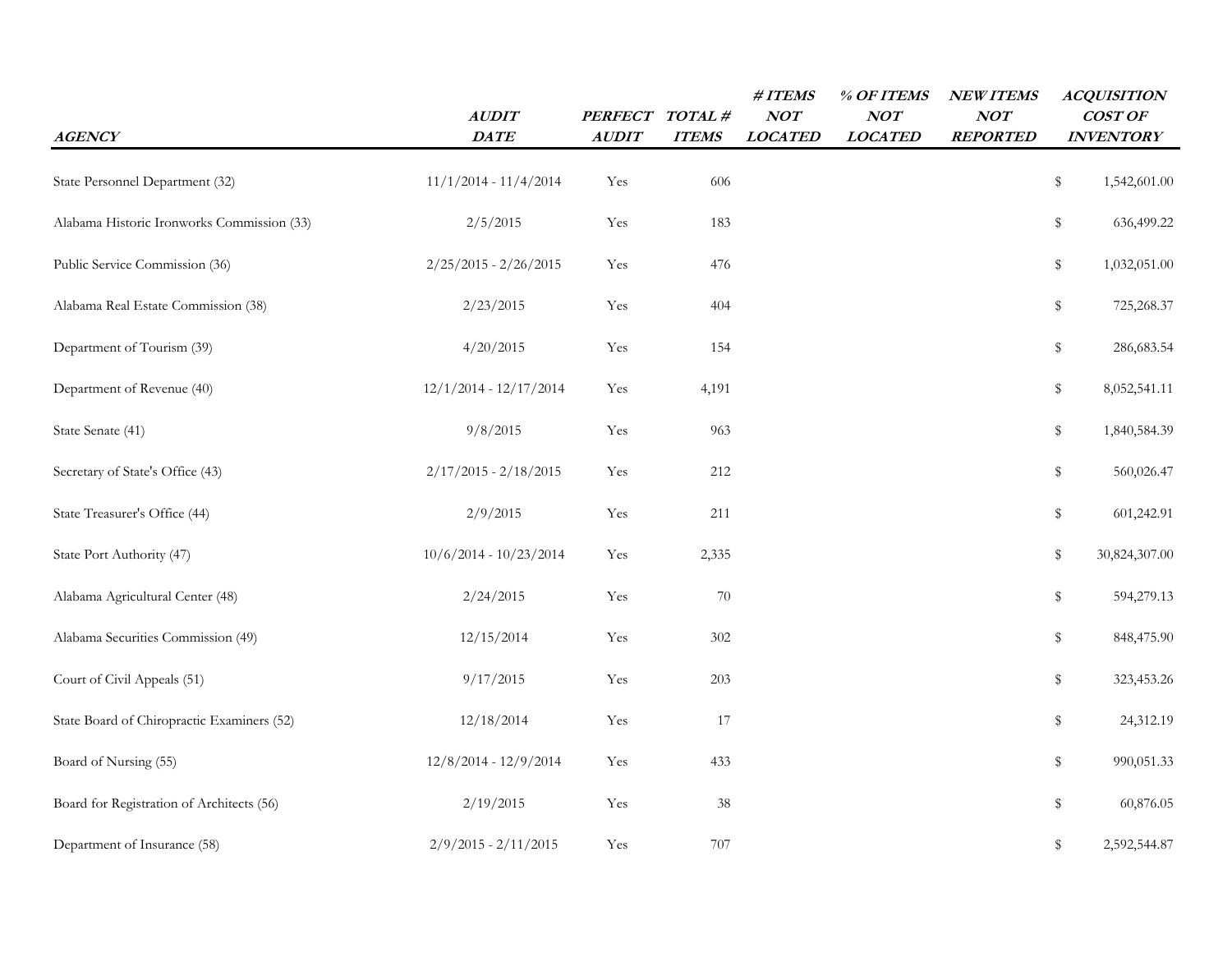| <b>AGENCY</b>                                        | <b>AUDIT</b><br><b>DATE</b> | PERFECT TOTAL #<br><b>AUDIT</b> | <b>ITEMS</b>     | #ITEMS<br>NOT<br><b>LOCATED</b> | % OF ITEMS<br>NOT<br><b>LOCATED</b> | <b>NEW ITEMS</b><br>NOT<br><b>REPORTED</b> |           | <b>ACQUISITION</b><br>COST OF<br><b>INVENTORY</b> |
|------------------------------------------------------|-----------------------------|---------------------------------|------------------|---------------------------------|-------------------------------------|--------------------------------------------|-----------|---------------------------------------------------|
| Board of Pharmacy (60)                               | 4/23/2015                   | Yes                             | 205              |                                 |                                     |                                            | \$        | 527,932.73                                        |
| Department of Forensic Sciences (61)                 | $11/3/2014 - 11/20/2014$    | Yes                             | 4,256            |                                 |                                     |                                            | \$        | 19,723,789.90                                     |
| Alabama Law Institute (62)                           | 9/16/2015                   | Yes                             | 42               |                                 |                                     |                                            | \$        | 38,782.60                                         |
| State Board of Veterinary Medical Examiners (63)     | 12/30/2014                  | Yes                             | 12               |                                 |                                     |                                            | \$        | 79,795.10                                         |
| Polygraph Examiners Board (65)                       | 2/18/2015                   | Yes                             | 1                |                                 |                                     |                                            | \$        | 876.00                                            |
| Soil and Water Conservation Committee (67)           | 6/24/2015                   | $\rm No$                        | 45               | 1                               | $2.22\%$                            |                                            | \$        | 146,461.32                                        |
| Department of Commerce (69)                          | 12/17/2014                  | $\rm No$                        | 202              | 1                               | 0.50%                               |                                            | \$        | 660,761.95                                        |
| Department of Finance Building Authority (70)        | $1/20/2015 - 1/23/2015$     | Yes                             | 198              |                                 |                                     |                                            | \$        | 576,432.92                                        |
| Board of Cosmetology (71)                            | 12/11/2014                  | Yes                             | 56               |                                 |                                     |                                            | \$        | 100,975.40                                        |
| Board of Registration for Foresters (72)             | 9/10/2015                   | Yes                             | $\boldsymbol{7}$ |                                 |                                     |                                            | \$        | 7,645.34                                          |
| Department of Finance Capitol Maintenance (76)       | $1/20/2015 - 1/23/2015$     | Yes                             | 21               |                                 |                                     |                                            | \$        | 57,397.07                                         |
| Council on the Arts (77)                             | 9/17/2015                   | $\rm No$                        | 108              | $\mathfrak{Z}$                  | 2.78%                               |                                            | $4 \quad$ | 129,224.10                                        |
| State Employees' Insurance Board (80)                | $2/17/2015 - 2/18/2015$     | Yes                             | 346              |                                 |                                     |                                            | \$        | 1,664,749.00                                      |
| Department of Youth Services (83)                    | $4/15/2015 - 4/30/2015$     | $\rm No$                        | 1,610            | 12                              | 0.75%                               |                                            | \$        | 4,011,791.51                                      |
| Board of Heating & Air Conditioning Contractors (86) | 2/25/2015                   | Yes                             | 147              |                                 |                                     |                                            | \$        | 430,032.69                                        |
| Department of Child Abuse & Neglect Prevention (90)  | 3/9/2015                    | Yes                             | 82               |                                 |                                     |                                            | \$        | 127,636.61                                        |
| Credit Union Administration (91)                     | 2/24/2015                   | Yes                             | 17               |                                 |                                     |                                            | \$        | 29,952.26                                         |
| International Motor Sports Hall of Fame (93)         | 2/4/2015                    | Yes                             | 65               |                                 |                                     |                                            | \$        | 2,002,455.01                                      |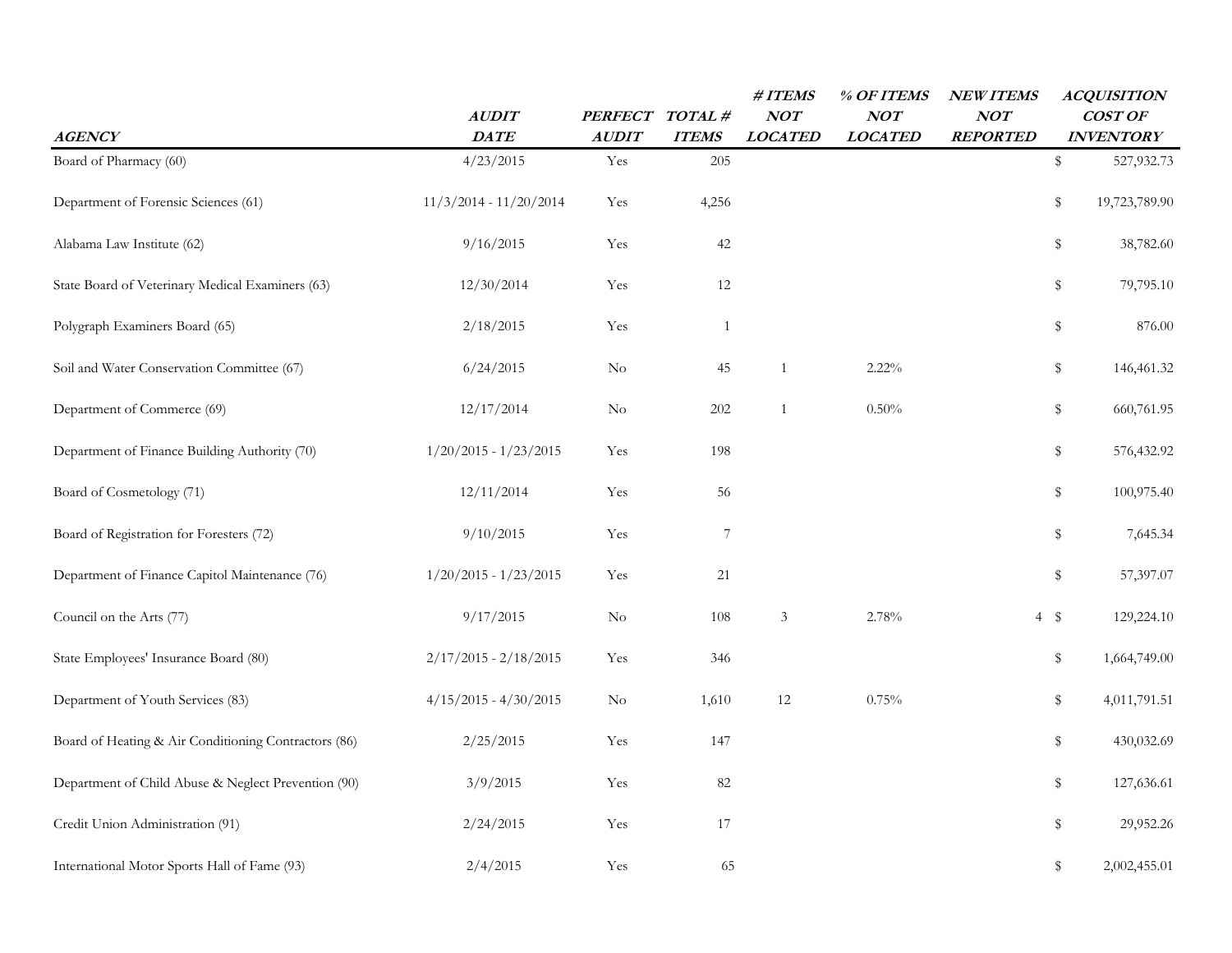| <b>AGENCY</b>                                          | <b>AUDIT</b><br><b>DATE</b> | <b>PERFECT</b><br><b>AUDIT</b> | TOTAL#<br><b>ITEMS</b> | #ITEMS<br>NOT<br><b>LOCATED</b> | % OF ITEMS<br>NOT<br><b>LOCATED</b> | <b>NEW ITEMS</b><br>NOT<br><b>REPORTED</b> | <b>ACQUISITION</b><br>COST OF<br><b>INVENTORY</b> |
|--------------------------------------------------------|-----------------------------|--------------------------------|------------------------|---------------------------------|-------------------------------------|--------------------------------------------|---------------------------------------------------|
| Department of Postsecondary Education (94)             | 4/22/2015                   | Yes                            | 444                    |                                 |                                     |                                            | \$<br>937, 343. 36                                |
| Board of Medical Examiners (96)                        | $9/14/2015 - 9/17/2015$     | Yes                            | 468                    |                                 |                                     |                                            | \$<br>1,095,006.00                                |
| Board of Examiners in Counseling (97)                  | 9/10/2015                   | Yes                            | 16                     |                                 |                                     |                                            | \$<br>22,952.73                                   |
| Peace Officers Annuity Fund (98)                       | 2/3/2015                    | Yes                            | 15                     |                                 |                                     |                                            | \$<br>49,644.95                                   |
| Alabama Agriculture Museum Board (AA)                  | 6/23/2015                   | Yes                            | $\mathbf{1}$           |                                 |                                     |                                            | \$<br>1,750.00                                    |
| Peace Officers Standard & Training Commission (AB)     | 12/16/2014                  | Yes                            | 140                    |                                 |                                     |                                            | \$<br>248,867.60                                  |
| Administrative Office of Courts (AC)                   | $3/3/2015 - 4/9/2015$       | $\rm No$                       | 9,853                  | 42                              | 0.43%                               |                                            | \$<br>13,425,309.18                               |
| Historic Chattahoochee Commission (AE)                 | 12/8/2014                   | Yes                            | 30                     |                                 |                                     |                                            | \$<br>45,346.25                                   |
| Alabama School of Fine Arts (AF)                       | 11/18/2014                  | $\rm No$                       | 418                    | 6                               | $1.44\%$                            |                                            | \$<br>592,830.92                                  |
| Board of Examiners of Nursing Home Administrators (AG) | 2/10/2015                   | Yes                            | 5                      |                                 |                                     |                                            | \$<br>7,675.85                                    |
| Board of Examiners of Landscape Architects (AK)        | 9/9/2015                    | Yes                            | $\mathbf{1}$           |                                 |                                     |                                            | \$<br>857.59                                      |
| Board of Dental Examiners (AN)                         | 5/5/2015                    | Yes                            | 66                     |                                 |                                     |                                            | \$<br>146,289.36                                  |
| Office of Proscecution Services (AP)                   | $8/3/2015 - 9/3/2015$       | $\rm No$                       | 499                    | $\sqrt{2}$                      | 0.40%                               |                                            | \$<br>1,688,369.87                                |
| Board of Funeral Service (AQ)                          | 2/10/2015                   | Yes                            | 19                     |                                 |                                     |                                            | \$<br>18,871.97                                   |
| Legislative Fiscal Office (AR)                         | 2/9/2015                    | Yes                            | 57                     |                                 |                                     |                                            | \$<br>81,854.03                                   |
| Alabama Fire College & Personnel Standards Comm. (AU)  | 2/26/2015                   | Yes                            | 78                     |                                 |                                     |                                            | \$<br>116,692.28                                  |
| Plumbers and Gas Fitters Examining Board (AW)          | $6/15/2015 - 6/16/2015$     | Yes                            | 120                    |                                 |                                     |                                            | \$<br>492,608.64                                  |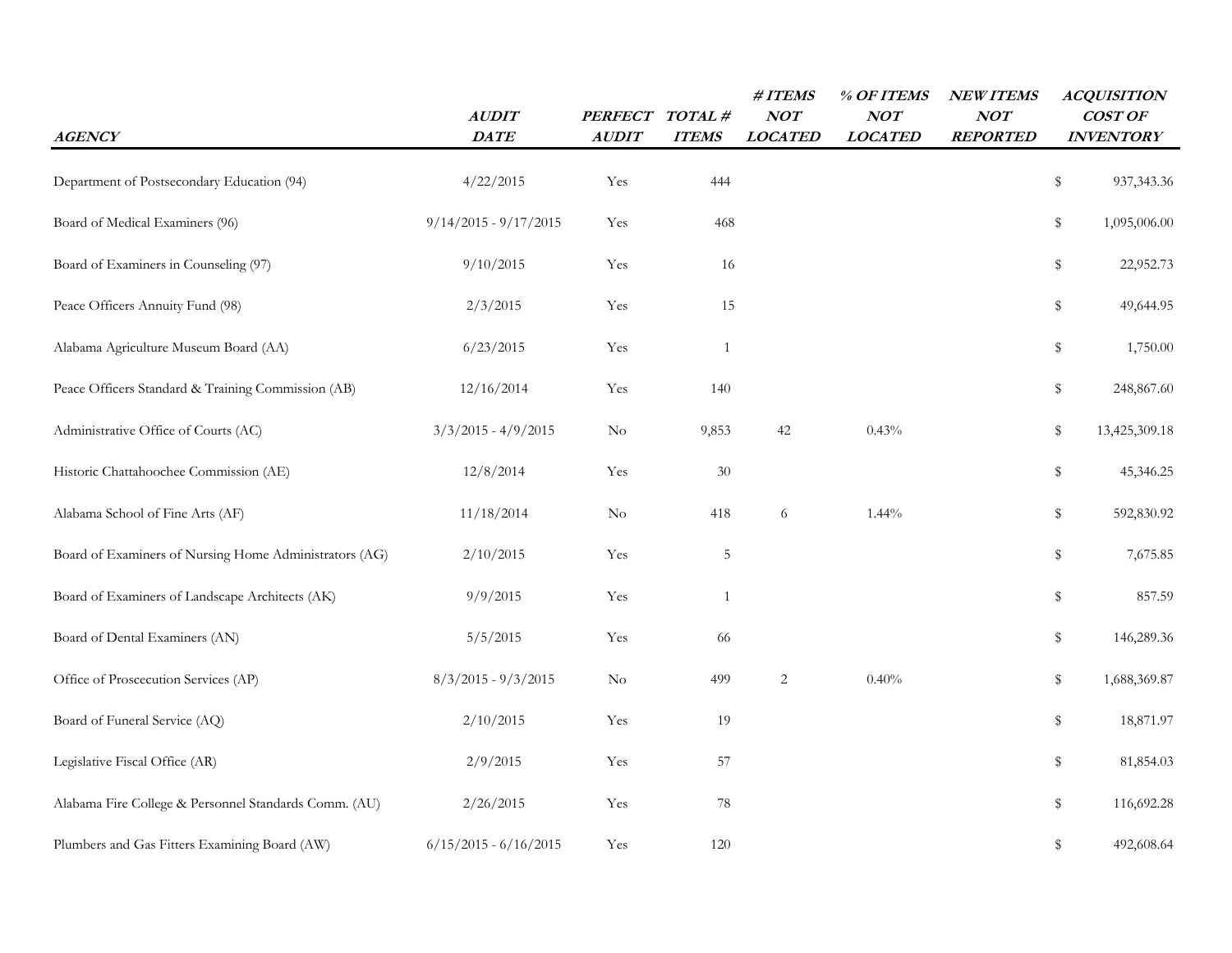| <b>AGENCY</b>                                                              | <b>AUDIT</b><br>DATE    | <b>PERFECT</b><br><b>AUDIT</b> | TOTAL#<br><b>ITEMS</b> | #ITEMS<br>NOT<br><b>LOCATED</b> | % OF ITEMS<br><b>NOT</b><br><b>LOCATED</b> | <b>NEW ITEMS</b><br>NOT<br><b>REPORTED</b> | <b>ACQUISITION</b><br>COST OF<br><b>INVENTORY</b> |
|----------------------------------------------------------------------------|-------------------------|--------------------------------|------------------------|---------------------------------|--------------------------------------------|--------------------------------------------|---------------------------------------------------|
| State Board of Public Accountancy (AX)                                     | 12/18/2014              | Yes                            | 67                     |                                 |                                            |                                            | \$<br>90,710.08                                   |
| Board of Physical Therapy (AY)                                             | 2/5/2015                | Yes                            | 32                     |                                 |                                            |                                            | \$<br>27,413.52                                   |
| Surface Mining Commission (AZ)                                             | 2/23/2015               | Yes                            | 114                    |                                 |                                            |                                            | \$<br>649,048.99                                  |
| USS Alabama Battleship Memorial Park (BA)                                  | 4/30/2015               | Yes                            | 137                    |                                 |                                            |                                            | \$<br>392,527.24                                  |
| Board of Examiners in Psychology (BB)                                      | 12/10/2014              | Yes                            | 29                     |                                 |                                            |                                            | \$<br>31,275.04                                   |
| Lieutenant Governor's Office (BD)                                          | 1/9/2015                | Yes                            | 33                     |                                 |                                            |                                            | \$<br>41,269.47                                   |
| Board of Optometry (BE)                                                    | 9/10/2015               | Yes                            | 9                      |                                 |                                            |                                            | \$<br>14,973.61                                   |
| State Board of Occupational Therapy (BH)                                   | 2/25/2015               | Yes                            | 16                     |                                 |                                            |                                            | \$<br>20,665.94                                   |
| Office of Voter Registration (BL)                                          | 3/23/2015               | Yes                            | 9                      |                                 |                                            |                                            | \$<br>9,722.38                                    |
| Supreme Court and State Law Library (BM)                                   | 2/9/2015                | Yes                            | 165                    |                                 |                                            |                                            | \$<br>379,552.15                                  |
| Choctawhatchee, Pea & Yellow Rivers<br>Watershed Management Authority (BO) | 12/8/2014               | $\rm No$                       | 13                     | $\mathbf{1}$                    | 7.69%                                      |                                            | \$<br>669,805.32                                  |
| Governor's Office on Disability (BR)                                       | 12/11/2014              | Yes                            | 12                     |                                 |                                            |                                            | \$<br>17,779.68                                   |
| Onsite Wastewater Board (BS)                                               | 9/18/2015               | Yes                            | 18                     |                                 |                                            |                                            | \$<br>68,279.66                                   |
| Board for Registered Interior Designers (BU)                               | 5/15/2015               | Yes                            | $\mathbf 5$            |                                 |                                            |                                            | \$<br>8,628.07                                    |
| Clerk of the House (CH)                                                    | 9/8/2015                | Yes                            | 112                    |                                 |                                            |                                            | \$<br>174,430.45                                  |
| Department of Finance Central Mail and Supply (CM)                         | $1/20/2015 - 1/23/2015$ | Yes                            | 73                     |                                 |                                            |                                            | \$<br>2,599,088.49                                |
| Department of Finance Comptroller's Office (CP)                            | $1/20/2015 - 1/23/2015$ | Yes                            | 130                    |                                 |                                            |                                            | \$<br>131,710.65                                  |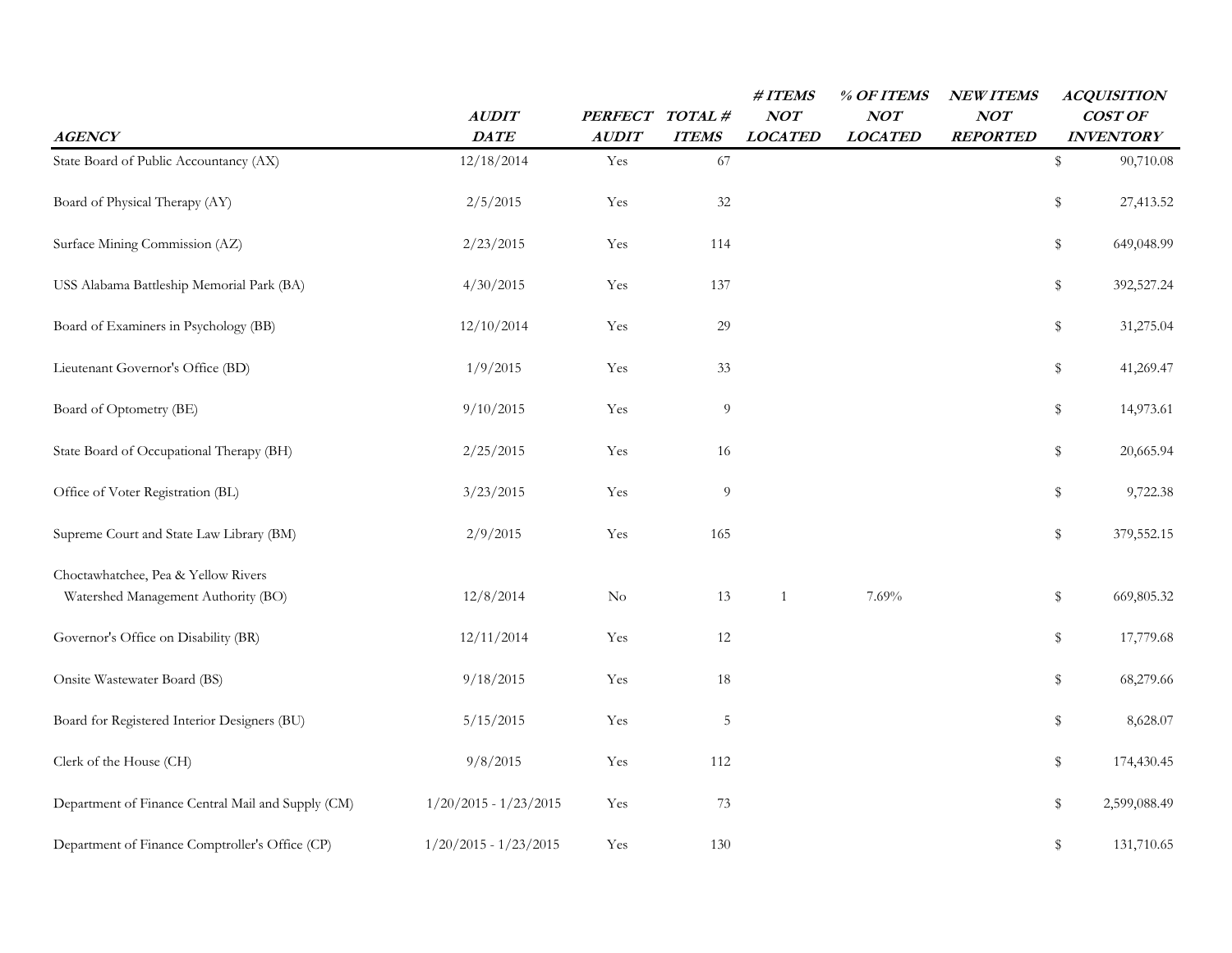| <b>AGENCY</b>                                             | <b>AUDIT</b><br><b>DATE</b> | <b>PERFECT</b><br><b>AUDIT</b> | TOTAL#<br><b>ITEMS</b> | #ITEMS<br>NOT<br><b>LOCATED</b> | % OF ITEMS<br>NOT<br><b>LOCATED</b> | <b>NEW ITEMS</b><br>NOT<br><b>REPORTED</b> | <b>ACQUISITION</b><br>COST OF<br><b>INVENTORY</b> |
|-----------------------------------------------------------|-----------------------------|--------------------------------|------------------------|---------------------------------|-------------------------------------|--------------------------------------------|---------------------------------------------------|
| State Board of Examiners for Dietetics (DN)               | 12/10/2014                  | Yes                            | $\overline{2}$         |                                 |                                     |                                            | \$<br>2,020.40                                    |
| Electrical Contractors Board (EB)                         | 9/9/2015                    | Yes                            | 9                      |                                 |                                     |                                            | \$<br>8,639.26                                    |
| Board of Examiners of Assisted Living Administrators (EL) | 2/25/2015                   | Yes                            | $\overline{2}$         |                                 |                                     |                                            | \$<br>1,931.00                                    |
| Alabama 9-1-1 Board (EM)                                  | $6/25/2015 - 6/26/2015$     | Yes                            | 15                     |                                 |                                     |                                            | \$<br>44,607.86                                   |
| Department of Finance Accounting and Controls (FA)        | $1/20/2015 - 1/23/2015$     | Yes                            | 85                     |                                 |                                     |                                            | \$<br>105,916.94                                  |
| Department of Finance Legal (FL)                          | $1/20/2015 - 1/23/2015$     | Yes                            | 50                     |                                 |                                     |                                            | \$<br>78,592.97                                   |
| Department of Finance Personnel (FP)                      | $1/20/2015 - 1/23/2015$     | Yes                            | 14                     |                                 |                                     |                                            | \$<br>10,152.33                                   |
| Office of Helping America Vote Act (HAVA) (HA)            | $3/2/2015 - 4/9/2015$       | $\rm No$                       | 818                    | 8                               | 0.98%                               |                                            | \$<br>1,302,188.63                                |
| Home Builders Licensure Board (HB)                        | 6/18/2015                   | Yes                            | 168                    |                                 |                                     |                                            | \$<br>518,819.76                                  |
| Alabama Hearing Instrument Dealers Board (HI)             | 12/10/2014                  | Yes                            | 1                      |                                 |                                     |                                            | \$<br>695.00                                      |
| Board of Home Medical Equipment (HM)                      | 9/9/2015                    | Yes                            | 16                     |                                 |                                     |                                            | \$<br>29,391.00                                   |
| Judicial Building Authority (JB)                          | 3/17/2015                   | Yes                            | 463                    |                                 |                                     |                                            | \$<br>643,228.98                                  |
| Legislative Building Authority (LB)                       | 6/17/2015                   | Yes                            | 45                     |                                 |                                     |                                            | \$<br>41,296.64                                   |
| Multiple Needs Child Office (MN)                          | 2/4/2015                    | Yes                            | 24                     |                                 |                                     |                                            | \$<br>20,298.66                                   |
| Board of Medical Scholarship Awards (MS)                  | 2/19/2015                   | Yes                            | 11                     |                                 |                                     |                                            | \$<br>35,401.66                                   |
| Speaker of the House (OS)                                 | $6/22/2015 - 6/23/2015$     | Yes                            | 48                     |                                 |                                     |                                            | \$<br>56,955.81                                   |
| Public School and College Authority (PS)                  | 12/11/2014                  | Yes                            | $\mathbf 5$            |                                 |                                     |                                            | \$<br>5,152.75                                    |
| Construction Recruitment Institute (RI)                   | 9/10/2015                   | Yes                            | 18                     |                                 |                                     |                                            | \$<br>15,426.24                                   |